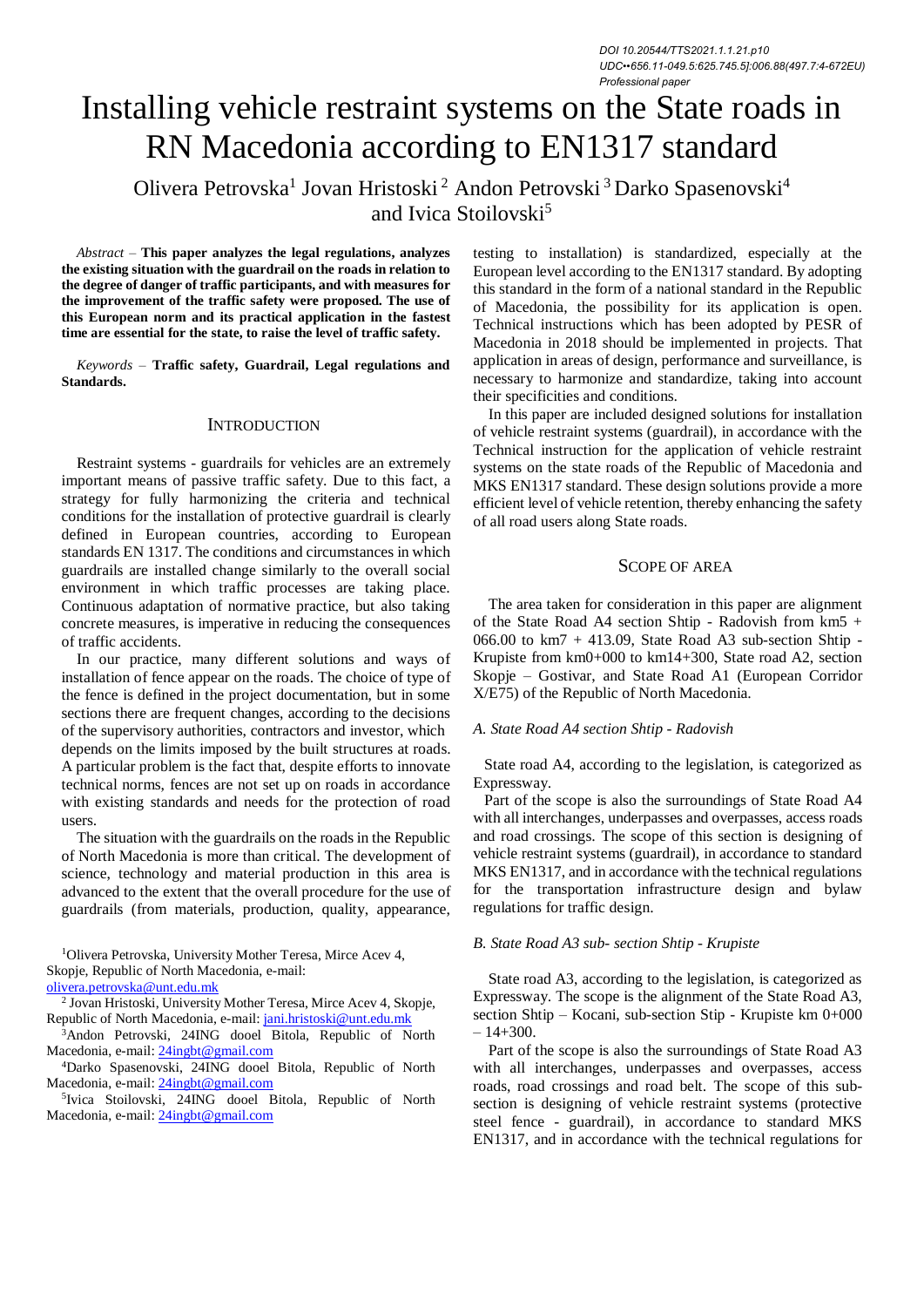the transportation infrastructure design and bylaw regulations for traffic design.

The maximum speed on Express way is limited to V=110km/h in the zone of exit ramps on Express way as well at the surface intersections the speed is limited to  $V = 30$ -50km/h depends on geometric element's.

#### *C. State Road A2, section Skopje – Gostivar*

The road alignment is part of the Pan-European Corridor VIII, labelled E65, which in the north starts from Malmo in Sweden and in the south ends in Chania in Greece. In the Republic of Macedonia it coincides with the national label A2. State road A2, according to the legislation, on the section from  $km0 + 000.00$  to  $km53 + 600.00$  is categorised as highway, and on the section from  $km53 + 600.00$  to  $km57 + 500.00$  is categorised as national road. The scope is the alignment of State Road A2 from the Saraj interchange to the Zdunje intersection in Gostivar, of km0+000.00 (29+730.00) to km57+500.00  $(87+230.00)$ .

The highway route has 11 road interchanges, Saraj, Matka, Grupcin, Zelino, Tetovo East, Brvenica, Tetovo South, Kamenjane, Zerovjane, Negotino, Vrapciste, and Gostivar on the trunk road. On the highway there are 4 pay toll stations at Glumovo, Zelino, Tetovo and Gostivar, and 8 supporting service area buildings and one supporting service area building is on the trunk road.

The part of zone is the area of highway with all surface connections in the form of acceleration/deceleration lanes and interchanges, supporting service area buildings, underpass and overpass roads, as a services objects and road area.

#### *D. State Road A1 (European Corridor X/E75)*

The length of the subject section of Corridor X that passes through the Republic of North Macedonia is about 170 km between the border crossings Tabanovce and Gevgelija, while the part from Demir Kapija to Smokvica (about 28 km) is not taken into consideration, because it was built recently and the vehicle restraint systems were built in accordance with the EN standard.

## TRAFFIC SOLUTION

Based on research for the Implementation of Vehicle Restraint System, in accordance with MKS EN 1317 standard along the considered sections passing through Macedonia, it is found that the existing guardrail is in a rather poor condition, without proper containment level and it is not properly installed, with damages, often not enough length. Also, all dangerous locations are not protected, such as truss posts of road signs, portal posts of traffic signage, lighting poles, large and open drains/gullies, unsafe ending of "New Jersey", front part of retaining walls above the carriageway, high and steep embankments, passes on toll stations, etc.

The main purpose for the State road A4, section Stip  $-$ Radovis, is modifying and supplementing only the part of design of vehicle restraint systems (guardrail) due to the need to design it according to MKS EN1317 standard.

The guardrail for vehicles is designed according to the criteria given in the MKS EN 1317 standard, and its position is determined according to the geodetic base as well as according to the cross sections for this road.

The steel protective fence must contain three important characteristics:

- Degree of retention.
- Class of the operating range (working width W).
- Degree of device strength.

The steel protective fence is foreseen at places where there is a risk of slide off vehicles according to the criteria prescribed by the MKS standards, on embankments higher than 3 meters.

In the design of the guardrail, the standard MKS EN 1317 (1,2,3,5) is applied, according to which the required level of protection is determined.

According to the standard MKS EN 1317 (1,2,3,5), the following types of fences are designed:

- N2W3, А (Eco safe 2.0) placed on the shoulder;
- H1W3, A (Eco safe 1.33) placed on the shoulder;
- H1W5, A (EDSP 2.0) placed on the shoulder;
- H2W4, A (Super rail 1.33) placed on the shoulder;
- N2W1, A (Eco safe BW 1.33) placed on the structure;
- H1W5, A (EDSP BW 1.33) placed on the structure;
- H2W4, A (Super rail eco BW 1.33) placed on the structure;
- Starting and ending construction L=12m;
- Transition element from H1 to H2;
- Transition element from H2 to N2 and from Н1 to N2;
- Constructive elements for connecting the fence with concrete elements;
- Crush cushions for V=80km/h;
- Tubular lattice parapet (pedestrian fence);
- Protective net road overpass (attaced on the pedestrian fence).

On the section Stip – Krupiste from  $km0+000 - km14+300$ was modifying and supplementing only the part of design of vehicle restraint systems (guardrail) due to the need to design it according to MKS EN1317 standard.

The guardrail for vehicles is designed according to the criteria given in the MKS EN 1317 standard, and its position is determined according to the geodetic base as well as according to the cross sections for this road. The steel protective fence is foreseen at places where there is a risk of slide off vehicles according to the criteria prescribed by the MKS standards, on embankments higher than 3 meters. In the design of the steel fence, the standard MKS EN 1317 (1, 2, 3, and 5) is applied, according to which the required level of protection is determined with following types of fences:

- N2W3, А (Eco safe 2.0) placed on the shoulder;
- H1W3, A (Eco safe 1.33) placed on the shoulder;
- H1W5, A (EDSP 2.0) placed on the shoulder;
- H2W4, A (Super rail 1.33) placed on the shoulder;
- N2W1, A (Eco safe BW 1.33) placed on the structure;
- Starting and ending construction L=12m;
- Transition element from H1 to H2;
- Transition element from H2 to N2;
- Transition element from Н1 to N2;
- Constructive elements for connecting the fence with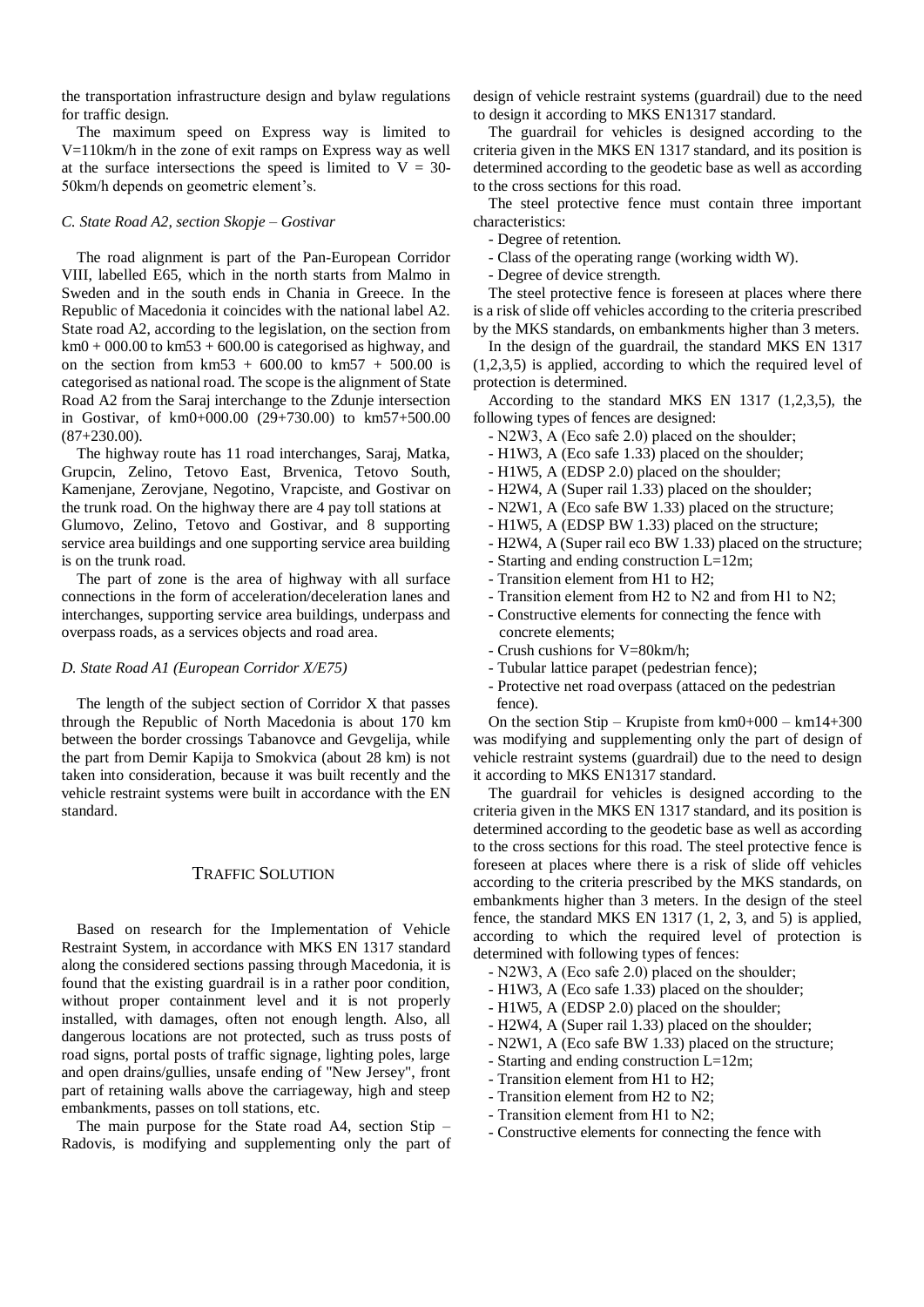concrete elements;

- Crush cushions for V=120km/h

On the state road A2 from  $km0 + 000.00$  to  $km53 + 600.00$ which is categorized as motorway the traffic guidance is in one direction, and on the section of  $km53 + 600.00$  to  $km57 +$ 500.00 which is categorized as trunk road the traffic guidance is in two directions.

The maximum speed of the A2/E65 highway, section Saraj pay toll station at Tetovo is limited to 120 km/h, and the maximum speed on the section Tetovo - Gostivar between adjacent intersections with installed pay toll stations is limited to 90 km/h.. On the trunk road A2/E65 section pay toll station Gostivar - Zdunje, for safety reasons, is limited to 60 km/h. According to the standard MKS EN 1317 (1, 2, 3, 5), the following types of fences are designed:

- H<sub>1</sub>W<sub>3</sub> (A) (1.33) placed on the shoulder in the zone of the side boards;
- H1W5 (A) (2.0) placed in the separation zone and on the shoulder;
- H1W5 (A) (2.0) anchored, placed on retaining walls;
- H1W5(A) (2.0) mounting demounting, mounted on official crossings;
- H1W6 (A) (4.0) placed on the Tetovo East interchange between the exit ramp to Gostivar and the highway;
- H2W2 (B) (0.5) placed in the separation zone;
- H2W4 (A) (2.0) placed according to the standard;
- H2W4(B) (1.33) anchored, placed on retaining walls;
- Initial and final construction with a length of 12 meters;
- Transition construction of H1 to H2;
- Constructive elements for connecting the fence with concrete elements;

Crush cushions for 110km/h were applied to the exit section of the interchange Tetovo East in the direction of Skopje - Tetovo and the outer section of the interchange Saraj in the direction of Tetovo - Skopje.

State Road A1 (European Corridor X/E75) has problems regarding the installation of restraint system on the observed road section of the highway. There are certain problems due to which it is not possible to install guardrail because of an inadequate base (e.g. bridges, overpasses, culverts, large drains, etc.), as well as problems related to guardrail because it cannot be installed in accordance with standard EN 1317. In addition, there are road sections where it does not seem rational to install the guardrail, so it is necessary to do some preliminary works (e.g. remove trees which is most often self-cultivated wild plant, replacement of inadequate curbs, rehabilitation of retaining walls, reconstruction of large concrete drains etc.) to eliminate the need for the installation of guardrail. Certain preliminary works (e.g. relocation or replacement of truss constructions, etc.) and construction works (e.g. reconstruction of inspection path on structures, reconstruction of large concrete drains, rehabilitation of retaining walls, rocky slopes, etc.) are necessary in order to install safety barrier.

Some of defined problems and their solutions are given on following figures:



Fig. 1. Sub-guide on the section Kumanovo - Miladinovci, km 20 + 112

Fig. 1 shows that there are not necessary conditions for the installation of a safety barrier on most bridges and overpasses (structures). Inspection paths are not wide enough for the installation of safety barrier of required degree of retention and dynamic deflection, while concrete of certain inspection path on some structures is in poor condition. One of solutions is reconstruct inspection paths on structures so as to ensure conditions for the installation of H2-W4 guardrail (smaller structures where third parties are endangered) or H1-W2 (smaller structures where third parties are not endangered), and second is in case of small box culverts, it is necessary to cast concrete beam along the culvert to provide conditions for the installation of H2-W4 guardrail (structures where third parties are endangered) or H1-W2 (smaller structures where third parties are not endangered).

The tops of large and open drains made from solid concrete are higher than the carriageway and positioned to the very edge



Fig. 2. Entrance head from pipeline omission, km 15 + 830 (west lane)

of the carriageway, which represents a massive, nondeformable obstacle (Fig.2). One solution is such nondeformable barriers can be protected by H1 guardrail. Second is reconstruction of drains/gullies by reducing it to the level of surrounding terrain and covering it from the top with a concrete slab, as it has already been done on the observed road section, without installation of guardrail. The third is to set a metal grid drain cover that is not raised too much, without the need for guardrail installation.

On Fig. 3 are sporadic trees on both sides of the carriageway and in central reserve on the whole road section.